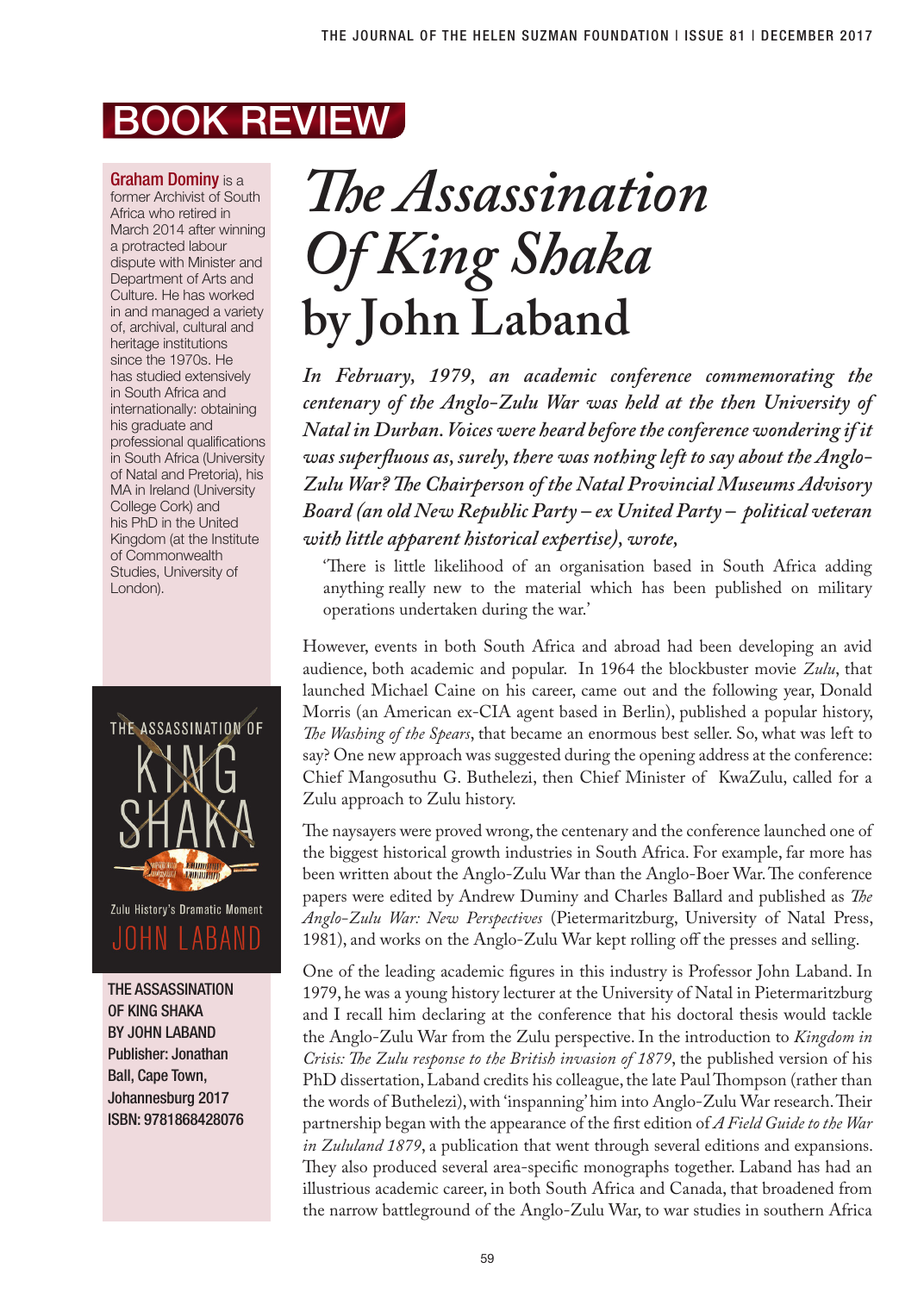and across the continent more broadly. With *The Assassination of King Shaka* he returns to South Africa and to what the publisher's blurb on the front cover calls, 'Zulu History's Dramatic Moment'.

*The assassination of King Shaka* kaSenzangakhona, the founder of the powerful Zulu kingdom, was a key moment in South African history and is worthy of focused historical treatment, despite the difficulties with the source material. Written material on Shaka is limited and much of what there is comes from the British hunter-traders at Port Natal, who wrote up their reminiscences many years later and who had their own individual axes to grind. While Zulu accounts have been

*The Assassination of King Shaka is a gripping read as well as a professional history of the highest quality. However, it poses some of the challenges that reviewing a novel poses: how much to tell without giving too much away to a reader?* 

published in the magisterial multi-volume, *James Stuart Archive of recorded oral evidence relating to the Zulu and neighbouring peoples* (edited by Colin Webb and John Wright), even these are second hand and were recorded many decades later.

Laband acknowledges the problems, but points out that classical historians write about the Ancient World with 'unabated enthusiasm', despite even greater difficulties. Given the paucity of reliable contemporary sources, scholars such as Carolyn Hamilton, author of *Terrific* 

*Majesty: The Powers of Shaka Zulu and the Limits of Historical Invention* (Cambridge, Mass., Harvard University Press, 1998), have focused on the representations of Shaka Zulu in history, rather than on the development of a narrative history of Shaka himself. Is it, therefore, brave, or foolhardy, for John Laband to attempt such a history?

*The Assassination of King Shaka* is a gripping read as well as a professional history of the highest quality. However, it poses some of the challenges that reviewing a novel poses: how much to tell without giving too much away to a reader? The story opens with an incident at the court of King Mpande kaSenzangakhona, many years after the deaths of both Shaka and Dingane, when two large snakes were seen battling in a life and death struggle in the fencing around the buildings at KwaNodwengu, the king's principal military homestead. In terms of the traditional Zulu belief system, these snakes represented the spirits of Shaka and Dingane continuing their earthly battles in the spirit world. Mpande consulted the *izangoma* (the diviners with powers to communicate with the shades), who advised the king to propitiate the larger snake, the spirit of Shaka, the founder of the nation, rather than the Dingane snake, as Dingane had killed Shaka and divided the nation.

Laband initially focuses on an unsuccessful attempt on Shaka's life in 1824 and questions who the would-be assassins were: Members of the royal family? Ndwandwe loyalist supporters of Shaka's old rival Zwide? Or resentful men of the defeated Qwabe chiefdom? Laband explores each of the possible avenues and, through the explorations, tells the history of the Zulu people and the rise of the kingdom. The chapters are short, their titles are pithy and Laband quotes Zulu sources evocatively and effectively. The text is supported by a timeline, a list of characters, a glossary of Zulu words, maps, well selected illustrations and a list of kingdoms, chiefdoms and paramountcies, all very useful to the general reader.

The main focus is on King Shaka, on the man, his appearance, his background and his personality. What is refreshing is that this account sheds light rather than heat. Laband discusses Shaka's relationship with women and dismisses the suggestions that he was sexually inadequate or impotent. The death of his mother, Queen Nandi,